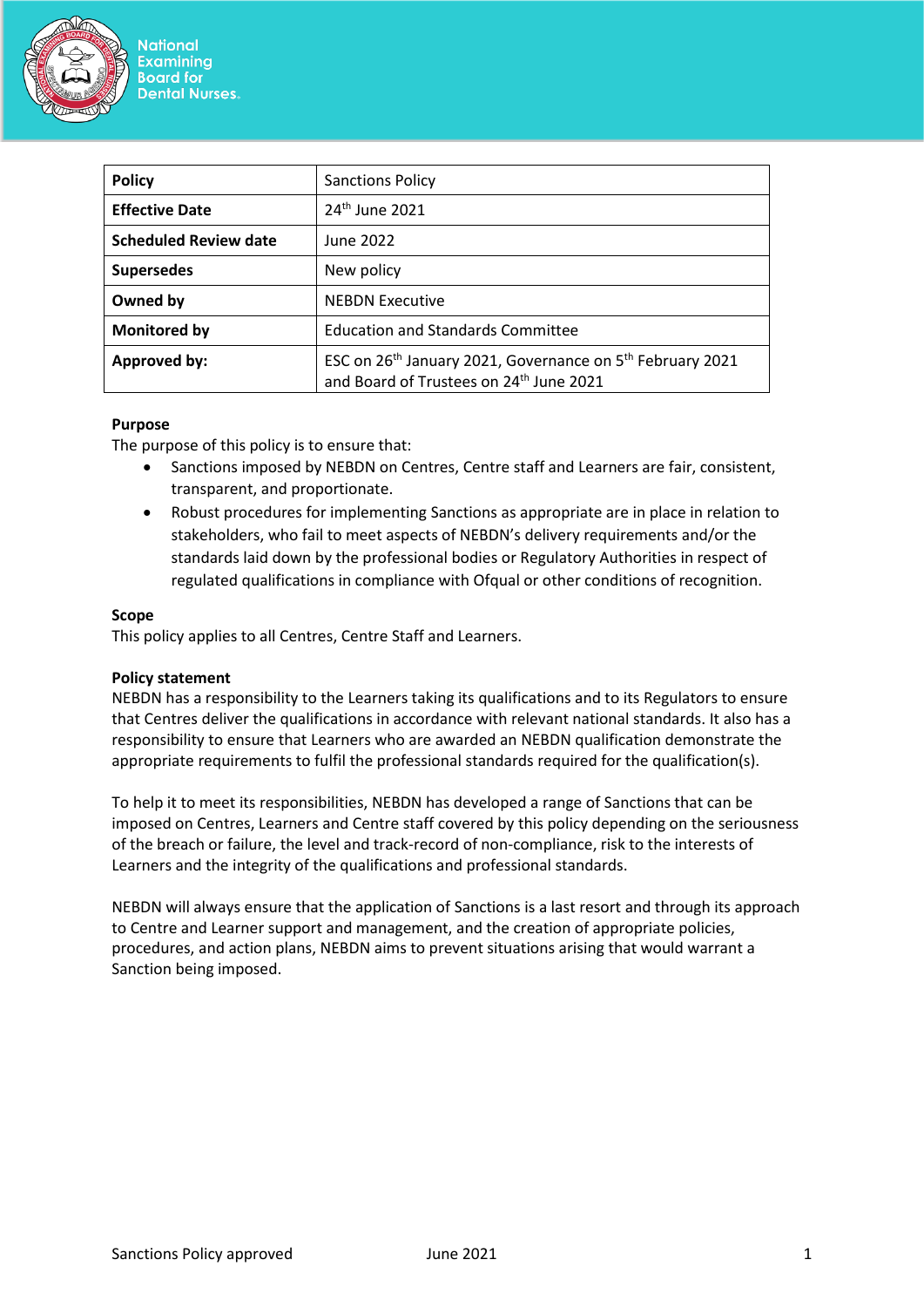

If a Sanction is required then the Sanction(s) being applied will be fair, proportionate, and appropriate to the nature of the situation and deemed specifically required to prevent an Adverse Effect, as defined by Ofqual, from occurring.

- *This is an act, omission, event, incident, or circumstance that:*
	- o *Gives rise to prejudice to Learners or potential Learners; or*
	- o *Adversely affects:*
		- *the ability of the awarding organisation to undertake the development, delivery, or award of qualifications in accordance with its Conditions of Recognition.*
		- *The standards of qualifications which the awarding organisation makes available or proposes to make available or;*
		- *Public confidence in qualifications.*

The purpose of applying Sanctions is:

- 1. to minimise the risk to the integrity, of our assessment and awarding of qualifications
- 2. to ensure the reliability and accuracy of assessment and awarding activities;
- 3. to allow us, and potentially other awarding organisations where relevant, time to investigate potential maladministration and / or malpractice whilst maintaining the integrity of the qualification(s) involved;
- 4. to protect our business.

Recognised Centres must comply with all Sanctions imposed upon them and within the time limits we state. Sanctions will remain in place until the issues are rectified; failure to rectify issues in a timely manner may increase the level of sanction(s). See Part B of Appendix 1 for examples of the type of scenario that might result in the application of a Sanction.

By way of example the following is a non-exhaustive list of Sanctions that may be imposed on a Centre or Learner:

| <b>Level of Sanction</b>        | <b>Examples of scenarios</b> | <b>Potential Actions/Sanctions</b> |
|---------------------------------|------------------------------|------------------------------------|
| <b>Minor</b>                    |                              | Informal verbal feedback and       |
|                                 | One off/limited issue such   | discussions via Quality Assurer    |
| Individual or few low-grade     | as missed or part            |                                    |
| recommendations to improve      | complete minor               | Written feedback and warning re    |
| process/policies/organisational | administrative task (not     | ongoing non rectification          |
| adherence highly unlikely to    | related to assessment).      |                                    |
| have material impact on the     | E.g. errors in learner's     | Formal Action Plan from Quality    |
| integrity, reliability, or      | name(s)/registration         | Assurer; this will have SMART      |
| accuracy of results             | details                      | objectives                         |
|                                 |                              |                                    |
|                                 |                              | Additional training for individual |
|                                 |                              | staff                              |
|                                 |                              |                                    |
|                                 |                              |                                    |

#### **Sanctions applied to Centres/Learners**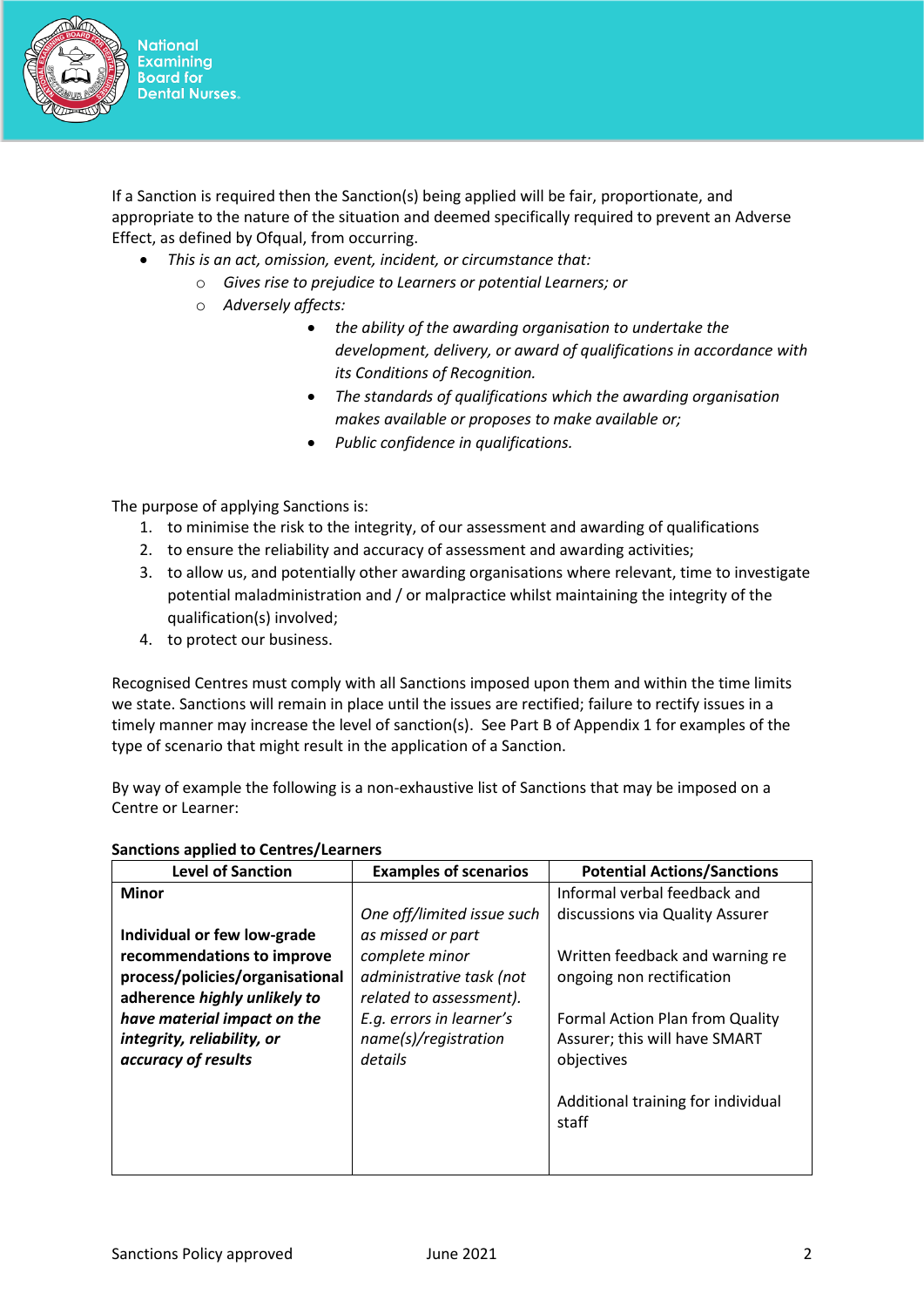

National<br>Examining<br>Board for<br>Dental Nurses.

| <b>Intermediate</b>                                                                                                                                                        |                                                                                                                                                                                                                                                                                                                               |                                                                                                                                                                                                                                                                                                                                                                                                         |
|----------------------------------------------------------------------------------------------------------------------------------------------------------------------------|-------------------------------------------------------------------------------------------------------------------------------------------------------------------------------------------------------------------------------------------------------------------------------------------------------------------------------|---------------------------------------------------------------------------------------------------------------------------------------------------------------------------------------------------------------------------------------------------------------------------------------------------------------------------------------------------------------------------------------------------------|
| <b>Persistent minor issues</b><br>unresolved over a period of<br>time. Potential of material<br>impact on regulatory<br>compliance for a limited<br>proportion of learners | These are likely to be<br>concentrated in one<br>qualification or isolated<br>areas of non-compliance<br>leading to an Adverse<br>effect                                                                                                                                                                                      | Additional sampling and or<br><b>Quality Assurance activities to</b><br>mitigate risk<br><b>Disallowing members of centre</b><br>staff to be involved in 1 or more<br>areas of qualification delivery for<br>a period of time                                                                                                                                                                           |
|                                                                                                                                                                            |                                                                                                                                                                                                                                                                                                                               | <b>Blocking new Learner registrations</b><br>by the centre until training<br>undertaken/action point resolved<br>for a single qualification or for an<br>entire qualification sector,<br>Additional centre visits potentially                                                                                                                                                                           |
|                                                                                                                                                                            | Second warning of a<br>wider number of<br>learners' suspicious<br>activity or plagiarism or<br>first warning if material<br>scope of cheating                                                                                                                                                                                 | with limited or zero notice<br>Centre and Learner disciplinary<br>discussions held, and outcomes<br>shared with NEBDN. Written<br>warnings. Repeat of exam or<br>entire assessment via resit/loss of<br>some or all marks.                                                                                                                                                                              |
| Major<br><b>Unresolved or continual</b><br>intermediate level non-<br>compliance                                                                                           | One off individual<br>material issues that affect<br>substantial numbers of<br>learners; major impacts<br>on the integrity, validity,<br>accuracy (or perception<br>of) awarding causing a<br>major adverse effect<br>Issues likely to be<br>systemic and across more<br>than 1 qualification and<br>individual staff members | Up to and including Withholding<br>of Certificates as part of<br>recognition/qualification approval,<br>monitoring activity or investigation<br>into a complaint, appeal, or<br>allegation of malpractice and/or<br>maladministration<br>Withdrawal of qualification<br>approval for 1 or more<br>qualifications<br>Potential for regulatory disclosure<br>including to other Awarding<br>Organisations |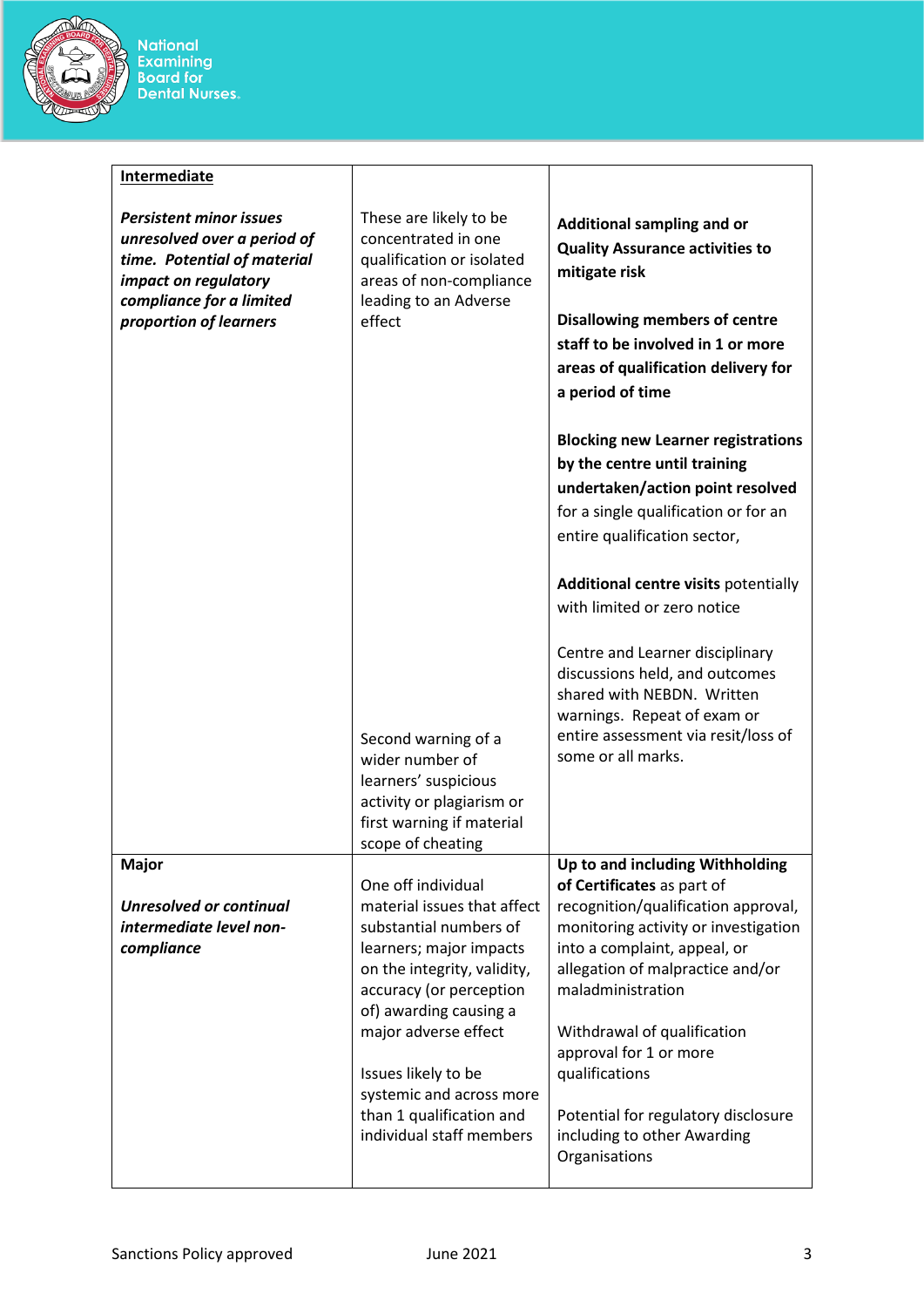

National<br>Examining<br>Board for<br>Dental Nurses.

|                                                                               | Major data breaches,<br>failure to comply with<br>Equalities and diversity<br>laws or other key<br>legislation               |                                                                                                                                  |
|-------------------------------------------------------------------------------|------------------------------------------------------------------------------------------------------------------------------|----------------------------------------------------------------------------------------------------------------------------------|
|                                                                               | Ongoing and widespread<br>learner suspicious activity<br>with material and<br>ongoing strong evidence<br>to support concerns | Centre and learner warning<br>meeting outcomes provided for<br>NEBDN.                                                            |
|                                                                               | First instance of<br>suspicious activity or                                                                                  | Learner to redo work and or<br>withhold marks                                                                                    |
|                                                                               | plagiarism in a learner or<br>small group of learners'<br>work                                                               | Learners certificates withheld;<br>informing of GDC registration team<br>and consideration of Fitness to<br>Practise disclosures |
|                                                                               |                                                                                                                              | Learner exam barring until<br>confidence restored                                                                                |
|                                                                               |                                                                                                                              | Potential to cancel previously<br>awarded qualifications                                                                         |
| Derecognition                                                                 | Substantial material<br>impact, likely across the                                                                            | The centre is no longer recognised<br>to deliver NEBDN qualifications.                                                           |
| <b>Major incident from an</b><br>unresolved major level of non-<br>compliance | whole centre with a<br>major adverse effect<br>across most centre's<br>learners.                                             | Regulatory disclosure, including to<br>other Awarding Organisations,<br>should be expected                                       |
|                                                                               | Major implications on the<br>perception of recognised<br>qualifications                                                      | Involvement of 3 <sup>rd</sup> party<br>organisations such as the Police<br>and GDC where needed.                                |
|                                                                               | Second warning or of a<br>wider number of<br>learners' suspicious<br>activity or plagiarism or<br>first warning if material  |                                                                                                                                  |
|                                                                               | scope of cheating                                                                                                            |                                                                                                                                  |

Consideration may be given to any sanction guidance provided by the Joint Council of Qualifications (JCQ) in determining the nature and extent of sanctions.

In proven cases of malpractice and/or maladministration by a centre, NEBDN reserves the right to charge the centre for any resits and reissuing of certificates and/or additional quality assurance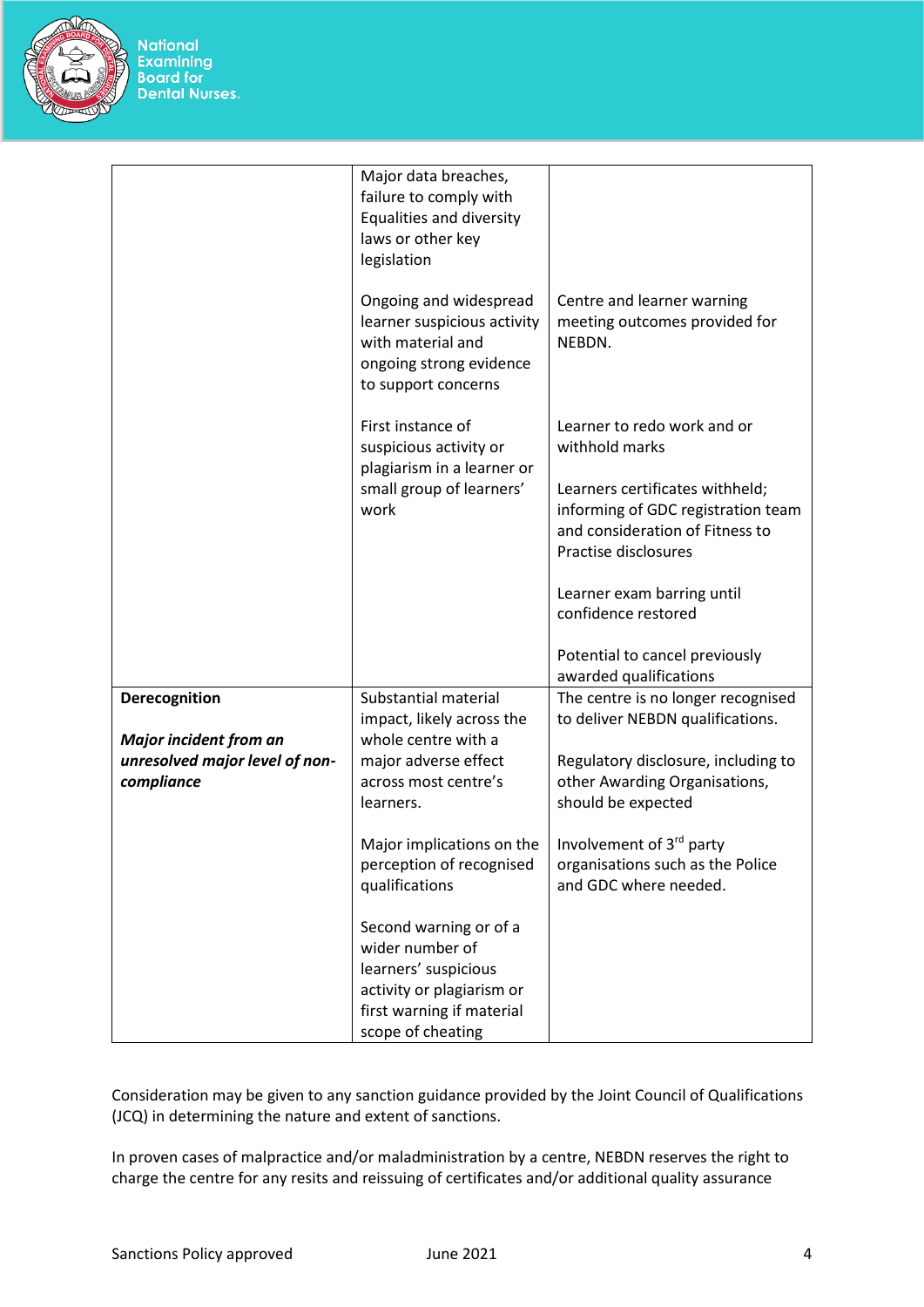

activities/ monitoring visits. The fees will be the current NEBDN cost/prices for such activities at the time of the investigation.

It is important to note that some actions are not classified as Sanctions but are standard good practice and they may be applied at NEBDN's discretion instead of a formal Sanction and/or alongside a Sanction. If the relevant party(ies) wishes to appeal against NEBDN decisions to impose Sanctions, please refer to the NEBDN Appeals Policy.

Examples of situations or issues that may result in a Sanction are in Appendix 1, Part B. The process and procedure for selecting and applying a Sanction is set out in Appendix 2.

#### **Definitions**

Regulators include educational regulators such as Ofqual; clinical regulators such as the General Dental Council (GDC) and Data Protection regulators such as the Information Commissioners Office (ICO).

Learner – An individual who is registered as a learner for one or more of the NEBDN qualifications offered to Centres

Sanctions are punitive actions that can be applied to Centres that fail to comply with NEBDN policies, processes, or instructions. Sanctions may be applied to any centre, centre staff and or Learner for any action(s) that may pose a risk to and or threaten the integrity of our awarding activity.

## **Accountability and Responsibility**

Role accountability and responsibility are assigned in the Malpractice and Maladministration Policy. Further details regarding Sanctions are as follows:

**The Responsible Officer** has overall responsibility to objectively apply any appropriate Sanctions as necessary to ensure that learners are not prejudiced, and public perceptions and faith is maintained all assessment and awarding activities.

**The Head of Quality and Standards, or a nominated representative** will be responsible for notifying Centres and Learners of the nature of any Sanction and the rationale for its application in writing.

**Quality Auditors** will be responsible for the identification, investigation and assessment of incidents that breach regulatory requirements that may give rise to a Sanction.

**The Quality Manager** will be responsible for reviewing the findings and making a recommendation of the Sanction to be imposed.

**NEBDN Staff** are responsible for providing guidance and support to Centres to ensure that inadvertent or accidental issues are minimised.

**Centres** are responsible for following all guidance and support provided by NEBDN, especially in relation to that provided by the Quality Assurance team. Centres must ensure that any internal policies take account of NEBDN requirements to comply with regulators. Centre's must ensure they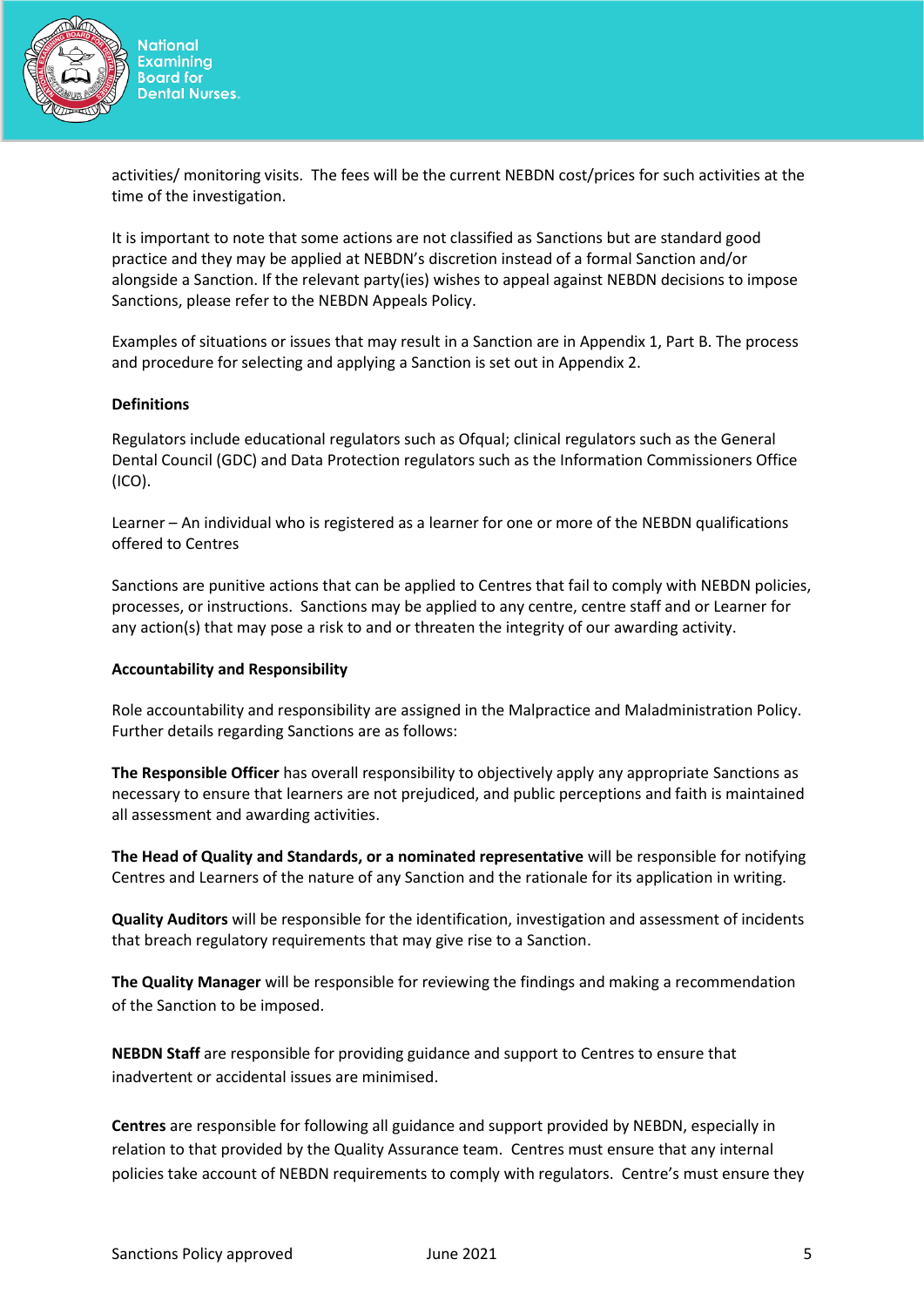

comply with all their organisation policies and processes and must comply with overarching legal requirements such as: data protection, Equalities and Diversity legislation and Health and Safety requirements. Centre's should ensure that all their staff are aware of their obligations and potential Sanctions arising from non-compliance.

**Learners** are responsible for following Centre guidance, policies, and processes as well as any overarching requirements such as the GDC's Fitness to Practice.

#### **Review arrangements**

NEBDN will review and revise this policy as and when necessary, in response to Centre and Learner feedback, changes in practices, actions from the Regulatory authorities or external agencies, changes in legislation, or trends identified from previous incidents. In addition, this policy may be updated given operational feedback to ensure NEBDN arrangements for dealing with suspected cases of malpractice and maladministration remain effective. It will also be reviewed annually as part of our self-evaluation arrangements.

#### **References**

NEBDN Malpractice and Maladministration Policy NEBDN Appeals Policy NEBDN Complaints Policy NEBDN Fees and Invoicing Policy NEBDN Centre Agreement Joint Council for Qualifications (JCQ) Sanction guidance Ofqual General Conditions of Recognition [\(http://ofqual.gov.uk/\)](http://ofqual.gov.uk/)

## **Questions**

If you've any queries about the contents of the policy, please contact NEBDN at: [qa@NEBDN.org](mailto:qa@NEBDN.org)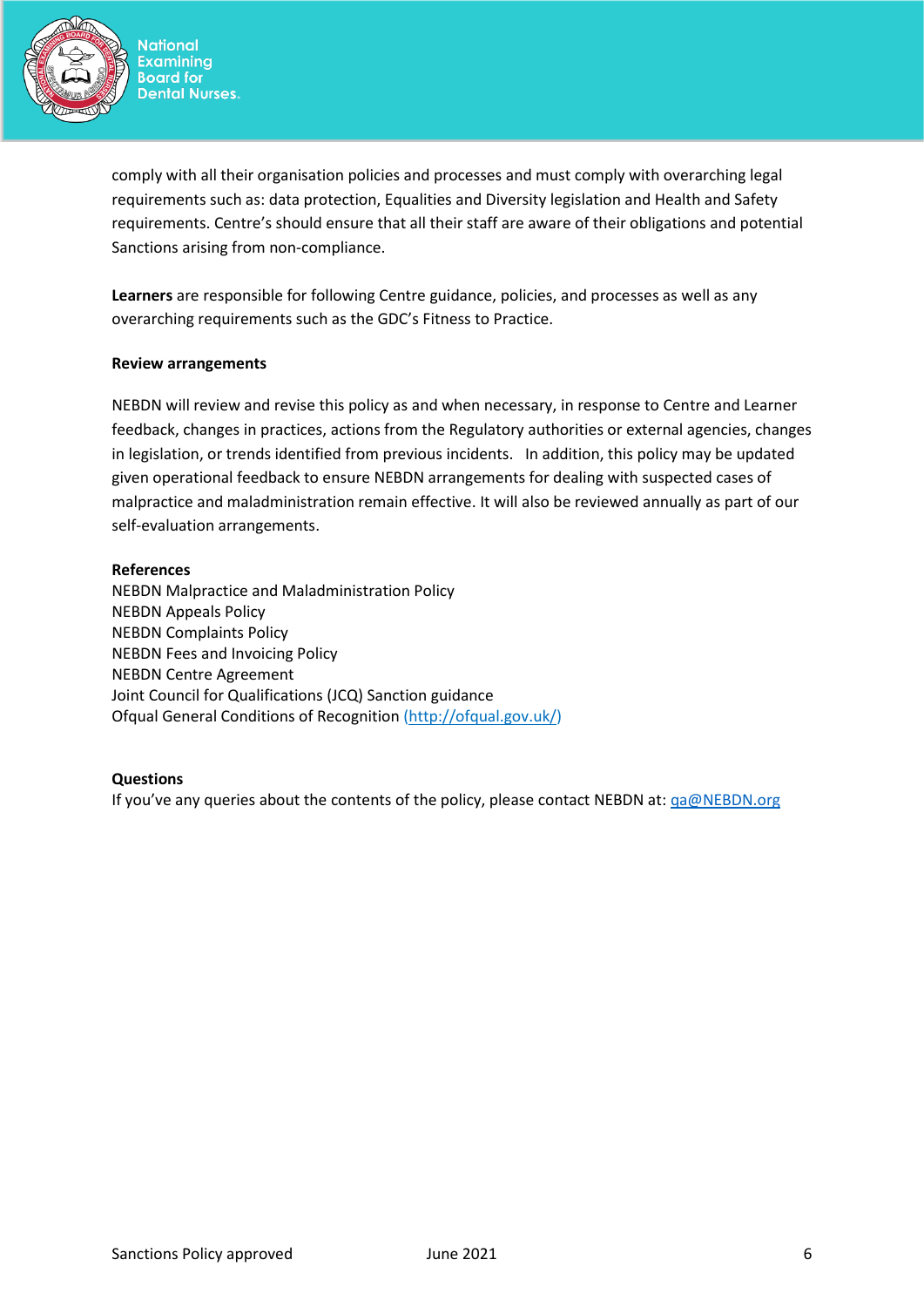

## **Appendix 1 – Guidance and Expectations for Centres**

#### **Part A**

**The following examples are given of** standard good awarding organisation or business practice which may be applied by NEBDN instead of a formal sanction and/or alongside a sanction:

- When a centre is first recognised and approved by NEBDN to offer one of our qualifications, and/or if they have subsequently applied and been approved to offer another qualification significantly different from previous qualifications, NEBDN will not process any certificate claims for the qualification(s) until the centre has received a satisfactory monitoring visit. This approach is normal practice amongst awarding organisation's and is intended to help ensure the centre is delivering this 'new' qualification effectively before certificates can be issued.
- Should a centre refuse to pay outstanding fees after various contact with our Finance team, then we may remove approval and/or recognition with immediate effect under our Centre Agreement and or Fees and Invoicing Policy. Such a decision would not be considered a sanction but a commercial decision.
- Undertaking additional visits to a centre to provide them with a greater level of support and/or monitoring depending on their needs and performance. Such visits may be charged at cost to the centre.
- Requiring specific centre staff to undergo additional training and/or scrutiny if there are concerns about their ability to undertake their role in the delivery of our qualifications effectively. Such decisions would normally be communicated to the centre via an 'action' following a centre engagement visit by a Quality Auditor.
- It is important to note that we reserve the right to impose several restrictions at any time. Ordinarily restrictions would be imposed during or prior to investigating maladministration or malpractice connected to a centre with whom the individual(s) is/are connected. Restrictions against individuals may include not permitting specific staff to be involved in the delivery/assessment of our qualifications for a specified period.
- Altering the way, and the period in which a centre receives examination/assessment materials from NEBDN if there are concerns around their ability to maintain the security and confidentiality of such materials.
- Appointing our staff to observe an exam/assessment at the centre if there are concerns around the centre's arrangements and/or the Couse Provider is unable to resource exams/assessments. Such actions will be discussed with the Centre during or after an engagement visit.

It may be that NEBDN will need to report any registrant involved to the General Dental Council's Fitness to Practice team.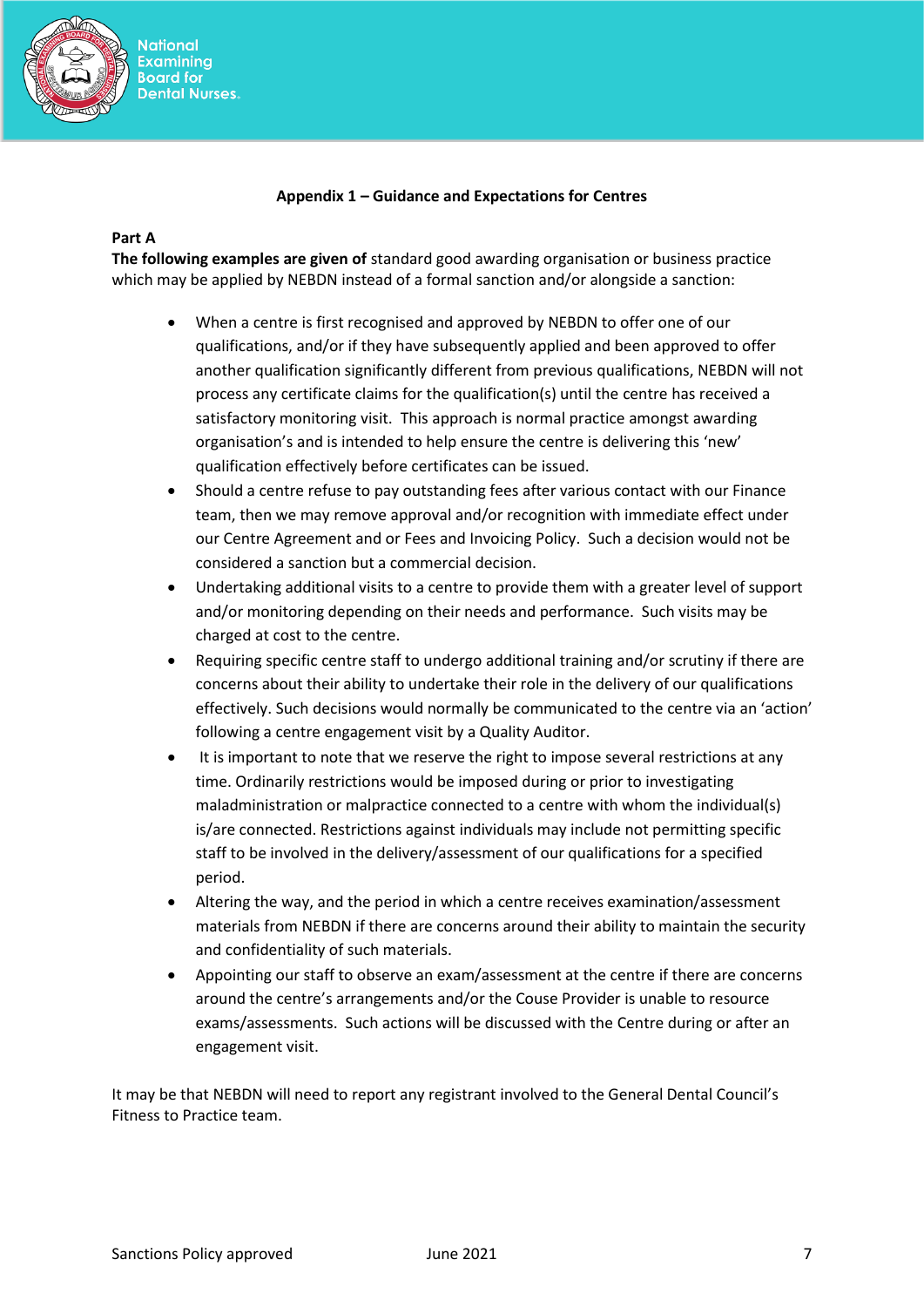

#### **Part B**

NEBDN has a range of sanctions that can be imposed on a centre depending on the seriousness of the situation, the level and track-record of the centre's non-compliance and the risk to the interests of learners and the integrity of the qualifications and units.

Nonetheless NEBDN aims to ensure that the application of sanctions is a last resort and through our approach to centre support and management, and the creation of appropriate action plans, we will work with centres to prevent situations arising that would warrant a sanction being imposed.

However, if sanctions are required then we will not hesitate to apply them – with the sanction(s) being applied depending on the nature of the situation.

# **The following is a non-exhaustive list of examples of situations where Sanctions may be imposed on a Centre** (Ofqual General Conditions *A8.2*):

- Where there are Outstanding actions required from the centre
- Where there is poor record keeping for example to confirm assessment decisions
- When there is no GDC registrant responsible for the quality of the programme in place
- Where a centre's Learners have persistently poor examination results
- In suspected or proven cases of maladministration/malpractice by the centre or there is a failure in the Services provided by the centre and/or its satellite sites or third parties
- Where the centre has made a false declaration that Learner(s) have completed NEBDN's qualifications or Records of Experience/Competence.
- Where there is an increased likelihood of an adverse effect occurring (e.g., something that is likely to have an adverse effect on the standards of the qualifications they are delivering or public confidence in qualifications)
- Where a centre has refused access to premises and/or records to the staff of NEBDN or the regulatory authorities
- Where a centre has breached any requirement contained in its Centre Agreement, recognition and/or qualification approval application.
- Where a centre has repeatedly breached requirements contained in its recognition and/or qualification approval application submitted by it and accepted by NEBDN in such a manner as to reasonably justify doubts about NEBDN's ability to remain compliant with the General Conditions of Recognitions or other regulatory requirements.

## **Part C**

## **The following is a non-exhaustive list of examples of where Sanctions may be imposed on a Learner if found to have committed Malpractice**

This may include collaboration, cheating or copying from other learners during any assessments be they written, online or Face to Face exams

Purchasing, using, or otherwise not effectively referencing material such that the work does not reflect that of the learner ("plagiarism")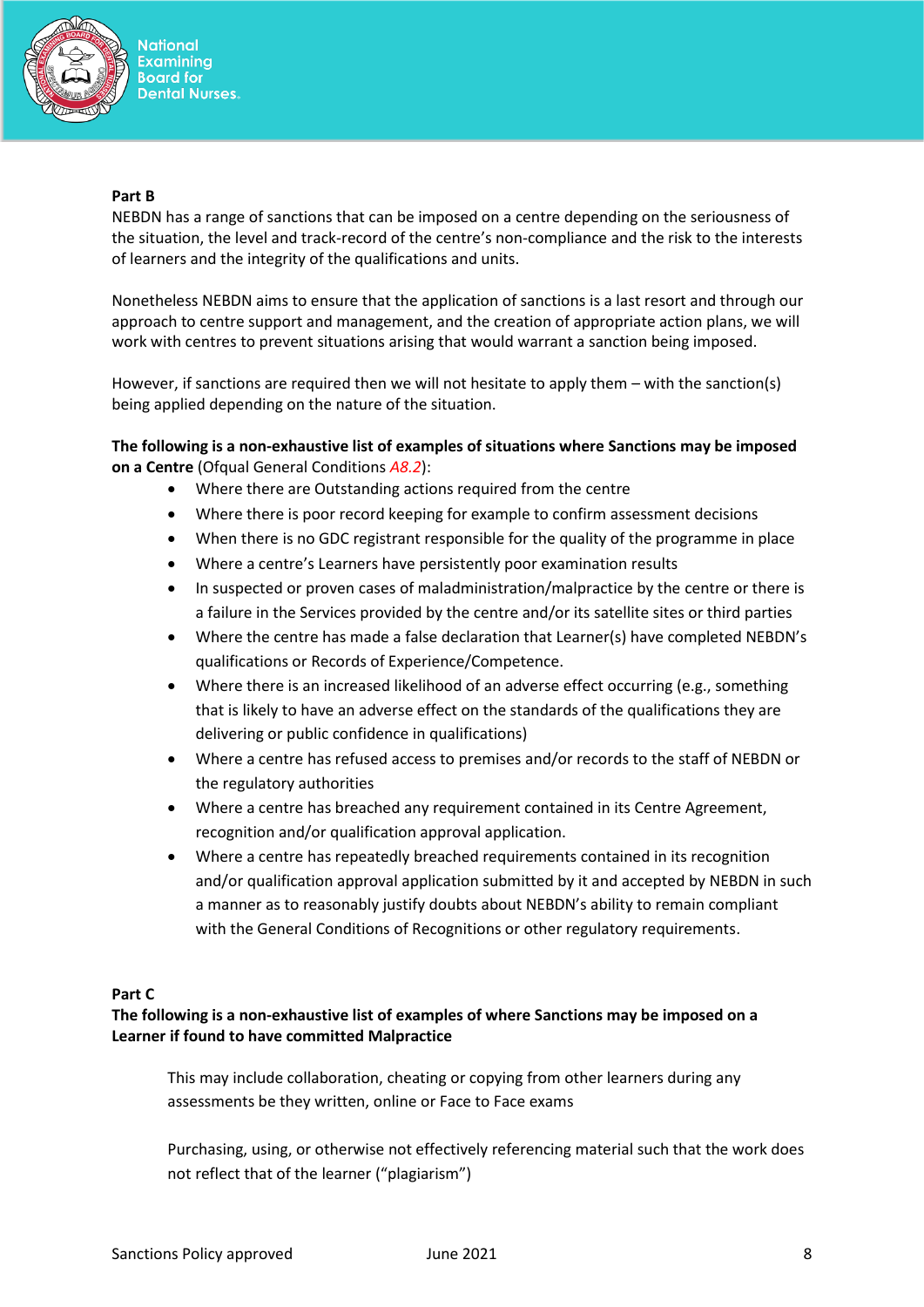

## **Appendix 2 - Process and Procedure for deciding on and applying Sanctions**

- 1. Where:
- a complaint is upheld
- there is a finding of malpractice or maladministration
- there is a breach of NEBDN policy or procedures or of a contractual agreement, or
- there is a breach of a legal or regulatory requirement

Any recommendations in relation to the level of Sanction to be applied will be made by the Quality Manager to the Head of Quality and Standards, and if there is clear evidence of non-compliance by the Centre then the Sanction will be imposed and recorded in the CRM/TheHub and or other systems as needed.

In all instances the nature of the Sanction and the rationale for its application will be communicated in writing to the centre or Learner by the Head of Quality and Standards, ideally via the CRM/TheHub.

- 2. Only in exceptional circumstances of extremely serious non-compliance or the persistent failure of the centre to address outstanding actions, and/or the failure of previous Sanctions to address the issue, would NEBDN impose, the sanction of **removal of qualification approval** in relation to:
	- A single qualification
	- An entire qualification sector
	- An entire qualification type
	- All qualifications and in turn the Centre's 'recognition' with NEBDN
- 3. NEBDN expects that it would never impose the immediate withdrawal of approval for a qualification or range of qualifications without:
	- the centre being given an opportunity to address the area(s) of non-compliance.
	- first, imposing one of the previous sets of Sanctions
	- there being evidence that the non-compliance poses a significant threat to the interest of learners, public perception and or the integrity of the qualifications and units.
- 4. Should a centre have its approval for a qualification/suite of qualifications removed, NEBDN will take all reasonable steps to protect the interests of any Learners' currently registered on the qualification(s) (Ofqual General condition *C2.4*). For example, the centre will be expected to assist NEBDN to either certificate them for any achievements achieved to date and/or seek to transfer them – where possible and feasible – to another centre to enable them to carry on with their learning.